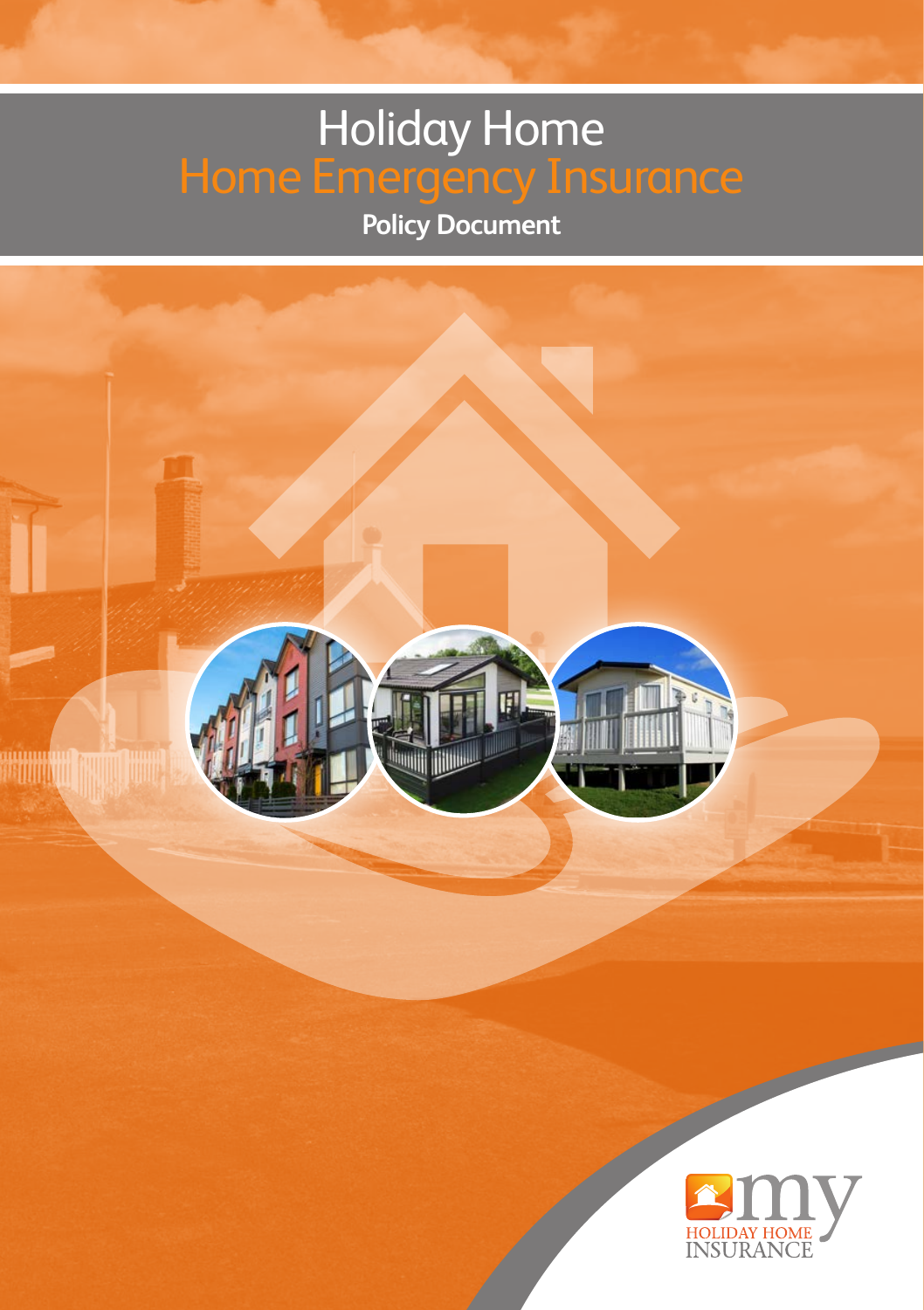# **WELCOME**

### **THANK YOU**

**You** have selected a home emergency policy that will provide assistance to **You** in **Your Home**. **We** will respond with expert help if **You** suffer an emergency arising from an incident covered under this policy and send a **Contractor** out who will take action to resolve the emergency.

This home emergency policy is provided by Arc Legal Assistance Limited, and the **Insurer** is AmTrust Europe Limited. Claims under this policy are handled by Legal Insurance Management Limited.

### **THE PURPOSE OF THIS INSURANCE**

This insurance policy is designed to work alongside **Your** household buildings or contents insurance policy. Whilst **We** are happy to assist **You** in an emergency by sourcing a **Contractor**, **We** aren't able to provide **You** with help relating to day-to-day maintenance of **Your Home** and its contents.

### **HOW TO MAKE A CLAIM**

Major emergencies which could result in loss of life or serious damage to the **Home** should be immediately advised to the supply company and/or public emergency services.

### **GAS LEAKS MUST BE IMMEDIATELY NOTIFIED TO THE NATIONAL GAS EMERGENCY SERVICE ON 0800 111 999.**

Please look at **Your** insurance policy and **Schedule** to check **Your** level of cover and have **Your** policy number and intermediaries name to hand. This policy is designed to assist **You** during an emergency. It will not cover situations that are not notified to **Us** within **48 hours** of the incident.

Call **Our** helpline on **01384 884040**. **Our** helpline is open 24/7, 365 days a year.

**We** will ask **You** some questions to check **Your** identity and the details of **Your** emergency. **We** will talk **You** through **Your** cover and let **You** know what **We** will do next.

### **SOME IMPORTANT INFORMATION**

- If **We** accept **Your** claim, the claims helpline will source a suitable **Contractor** to attend **Your Home** and endeavour to resolve the emergency. This is subject to there being no circumstances that would prevent access or otherwise prevent the provision of **Emergency Repairs**, such as adverse weather conditions, industrial disputes, and/or failure of the public transport system.
- The claims helpline service and trades person will use their discretion as to when and how the **Emergency Repairs** are undertaken.
- The **Contractor** will invoice the cost of all work covered by the insurance to **Us**. **You** will be asked to pay the cost of;
	- a. Call-out charges if there is no authorised adult available at the **Home** at the time **Our Contractor** arrives to carry out the work.
	- b. All charges in excess of the claims limits or any work excluded by this insurance **You** will be informed of this before any work is undertaken.
	- c. Any additional costs incurred at **Your** request in fitting replacement parts or components of a superior specification to the original.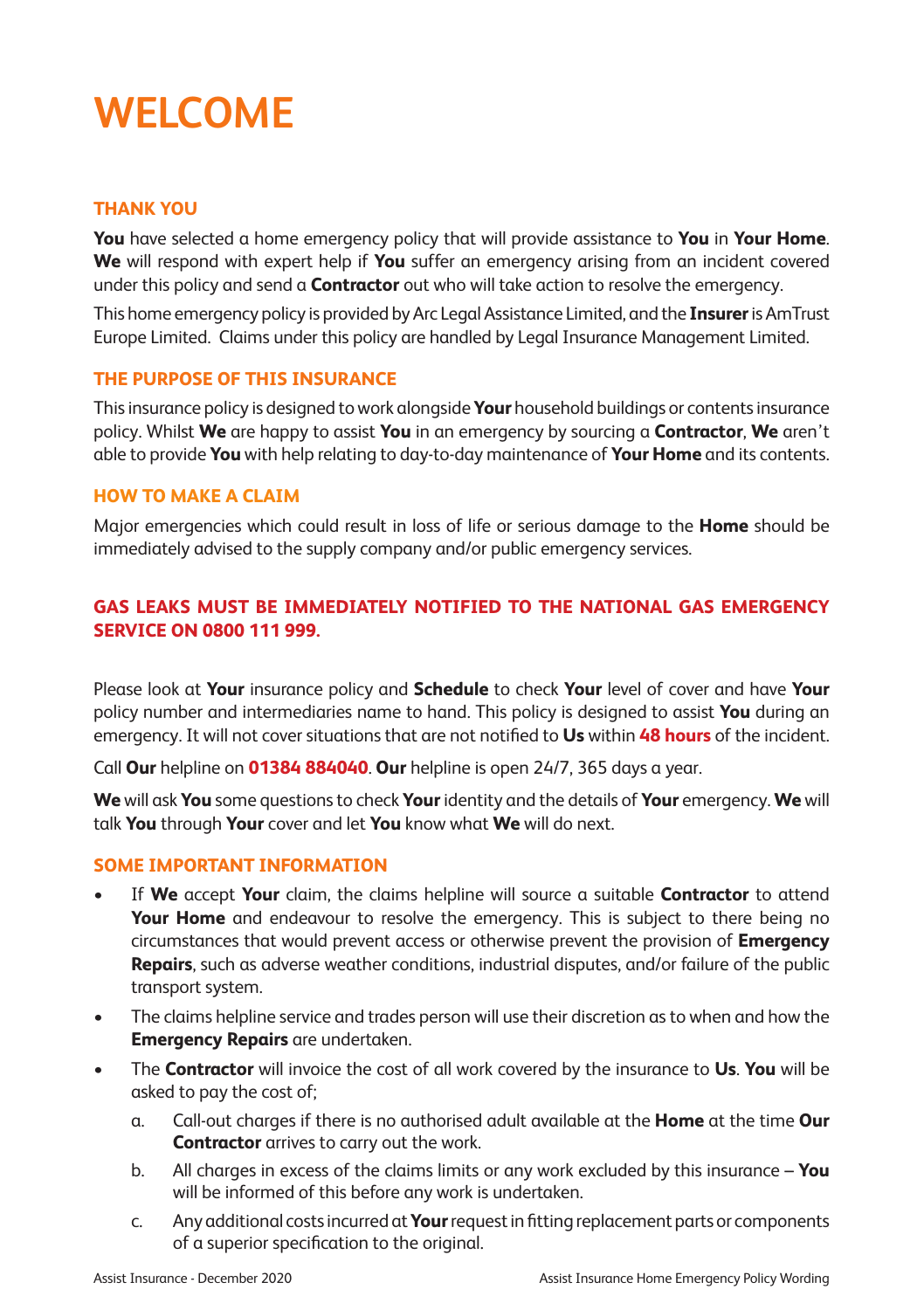- There may be times when replacement parts are unavailable, delayed or are no longer available because of circumstances beyond **Our** control. In the event of this occurring **We** will ensure that **Your Home** is safe.
- In the event **You** engage the services of a **Contractor** prior to making contact with the Claims Helpline Service any costs incurred by **You** will not be covered by this insurance.
- **Your** claim will not be considered an emergency unless it is reported within 48 hours of discovery.

### **WHAT YOU NEED TO KNOW**

### **CONFIRMING POLICY DETAILS…HELPING US HELP YOU**

In some situations **We** may not be able to assess **Your** claim or confirm **Your** policy is operative from the information and details provided by **You**. It may therefore be necessary for **Our Contractor** to attend **Your Home**, assess the situation and provide **Us** with a report. In these circumstances **You** will be asked to leave either credit or debit card details which may be debited in the event that the cost of the call-out and any subsequent repairs are not covered by this insurance. This will help **Us** respond to **Your** emergency without unnecessary delay, and provides **You** with an option to receive emergency assistance at **Your Home** should cover be excluded under **Your** policy.

### **HOUSEHOLD BUILDINGS AND CONTENTS**

This insurance policy is designed to offer 24 hour assistance if **You** suffer a **Home** emergency. It compliments but does not replace either **Your** household buildings or contents insurance policy, and there may be times where this is the more appropriate route for cover. If the situation is not an emergency as defined in the policy wording, **You** should contact **Your** buildings or contents insurance provider for claims assistance.

### **HOW YOUR COVER WORKS**

This policy covers **Temporary Repairs**, or a permanent repair where this can be done at a similar cost or where no **Temporary Repair** is available. If **Our Contractor** advises there is no temporary, permanent or economical repair available, then cover will cease under this insurance.

For cover to apply under this policy, the situation that arises must fall within the definition of an emergency under each section of cover in the policy.

### **MAINTENANCE OF YOUR HOME**

It is a requirement of this policy that **You** maintain **Your Home**, including fixtures and fittings. This includes boilers which should be maintained in accordance with the manufacturer's recommendations.

### **TRACE AND ACCESS**

There may be times when **Our Contractor** has to carry out trace and access in order to locate the emergency. This may involve removing and/or damaging parts of the **Home**, fixtures and fittings to enable the **Contractor** to find the source of the issue. In these circumstances, **We** will not be responsible for any damage caused where this has been deemed as necessary by **Our Contractor** in order to complete a **Temporary Repair** (or a permanent repair where this can be done at a similar cost).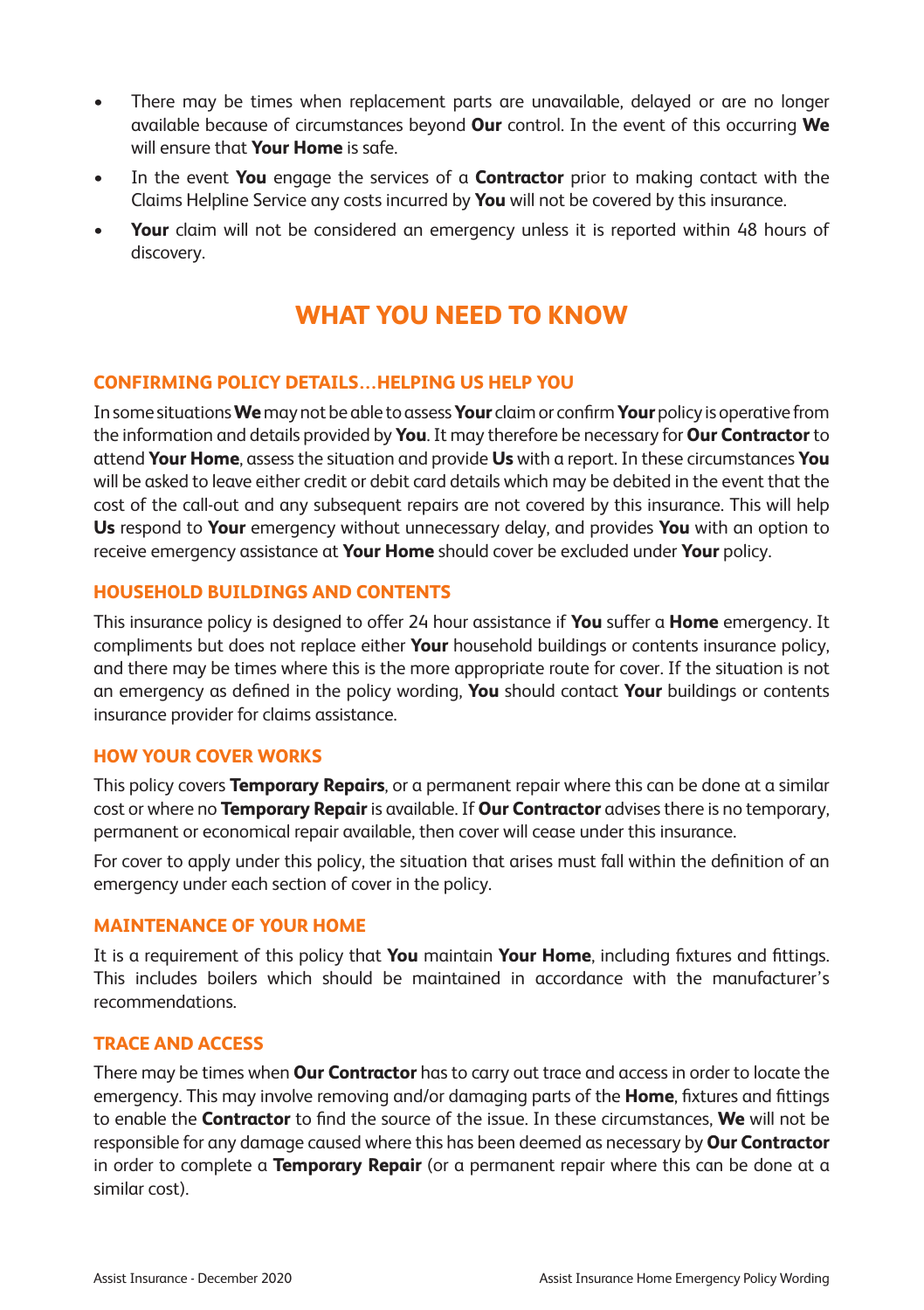### **WHAT YOU NEED TO KNOW Cont.**

### **WORKING TOGETHER**

To enable **Us** to provide the best possible claims service to **You**, **We** shall require **Your** full co-operation at all times. This may, at **Your** own expense, include providing any evidence, documents or receipts as requested by **Us** or **Our** representative.

If **Your Home** emergency claim is accepted, **We** ask that **You** allow access for the **Contractor** to attend **Your Home** within 24 hours of the claim being reported to **Us**. If **You** delay and/or prevent the **Contractor** from attending within 24 hours **We** may withdraw cover.

There may be times where **our contractor** has to order parts that are not readily available.

#### **OTHER SIMILAR INSURANCE**

If **You** claim under this policy for something which is also covered by another insurance policy, **You** must provide us with full details of the other insurance policy. **We** will only pay **Our** share of any claim.

### **IMPORTANT AND DEFINED WORDS**

The words or expressions detailed below have the following meaning wherever they appear in this policy. They will be emboldened throughout for **Your** reference.

| <b>Claim Limit(s)</b>                 | The amount <b>We</b> will pay in respect of any one claim and during<br>any one Period Of Insurance as specified in the Schedule.                                                                                                                                                                                                                                            |
|---------------------------------------|------------------------------------------------------------------------------------------------------------------------------------------------------------------------------------------------------------------------------------------------------------------------------------------------------------------------------------------------------------------------------|
| Contractor                            | A trades person authorised and instructed by the Claims Helpline<br>Service to undertake <b>Emergency Repairs</b> .                                                                                                                                                                                                                                                          |
| <b>Data Protection</b><br>Legislation | The relevant <b>Data Protection Legislation</b> in force within the<br>countries where this cover applies at the time of the insured event.                                                                                                                                                                                                                                  |
| <b>Emergency Repairs</b>              | Work undertaken by an authorised <b>Contractor</b> to resolve the<br>emergency by completing a <b>Temporary Repair. We</b> will only<br>complete a permanent repair where this can be done at a similar<br>cost, or where there is no <b>Temporary Repair</b> available, up to the<br><b>Claim Limit</b> specified in this policy.                                           |
| Home                                  | The property at the address shown in your <b>Schedule</b> , located in the<br>United Kingdom, Channel Islands or Isle of Man which comprises<br>of a private dwelling used for domestic purposes, excluding<br>garages, gardens, outbuildings, and swimming pools. Garages and<br>outbuildings that are attached and/or access via the home will be<br>included under Pests. |
| <b>Insured Person,</b><br>You, Your   | The person who has paid the premium and is named in the<br><b>Schedule</b> as the <b>Insured Person</b> .                                                                                                                                                                                                                                                                    |
| <b>Insurer</b>                        | This insurance is administered by Arc Legal Assistance and<br>underwritten by AmTrust Europe Limited.                                                                                                                                                                                                                                                                        |
| <b>Intermediary</b>                   | The regulated entity appointed to transact this insurance with <b>You</b> .                                                                                                                                                                                                                                                                                                  |
| <b>Period of Insurance</b>            | The commencement and expiry dates shown in the <b>Schedule</b> .                                                                                                                                                                                                                                                                                                             |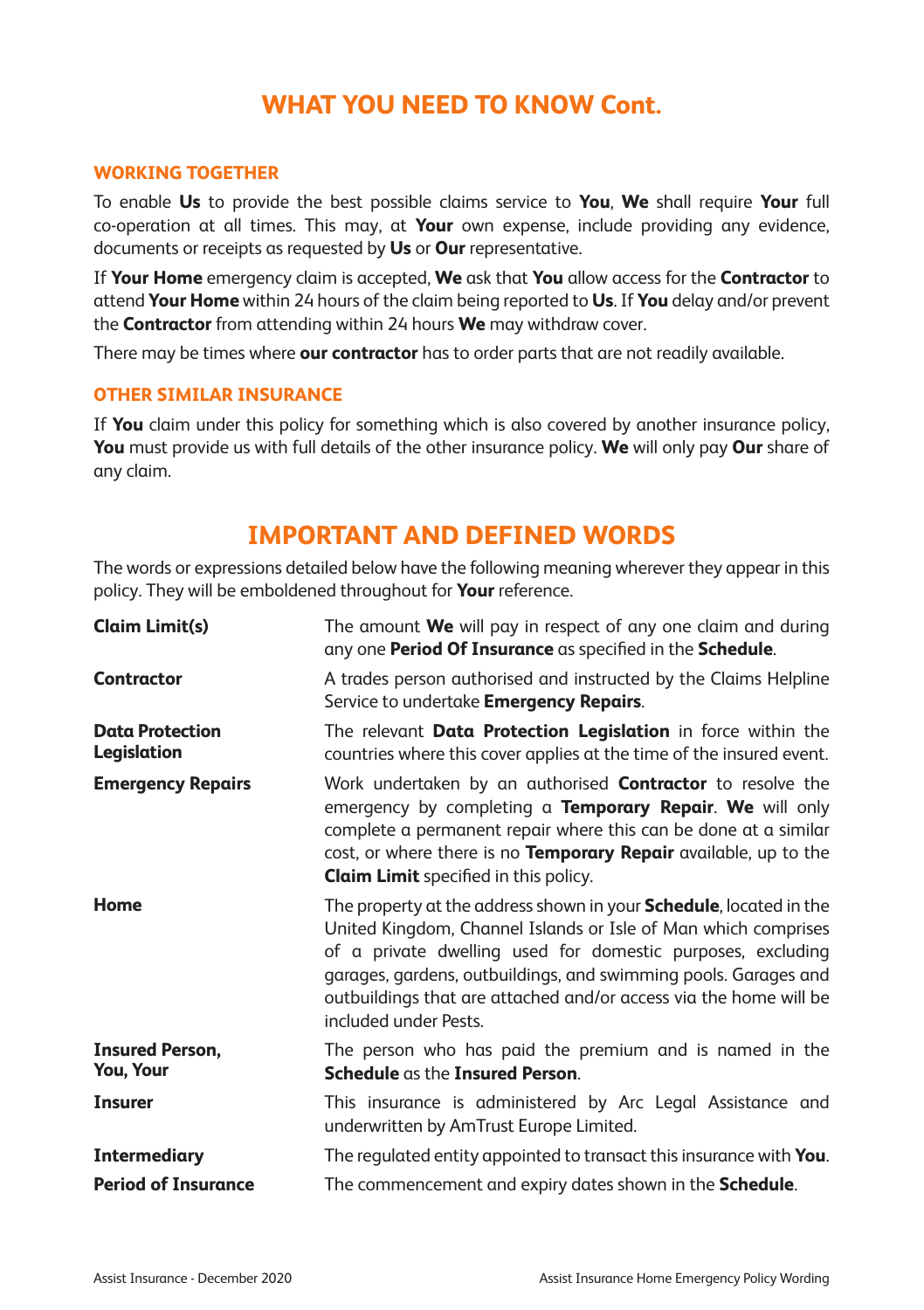### **IMPORTANT AND DEFINED WORDS Cont.**

| <b>Primary Heating</b><br><b>System</b>                 | The principal central heating and hot water systems excluding<br>any form of renewable energy systems and non-domestic central<br>heating boiler or source.                                                                                                                                                                                                                                    |
|---------------------------------------------------------|------------------------------------------------------------------------------------------------------------------------------------------------------------------------------------------------------------------------------------------------------------------------------------------------------------------------------------------------------------------------------------------------|
| <b>Schedule</b>                                         | The document which shows details of <b>You</b> and this insurance and<br>forms part of this policy.                                                                                                                                                                                                                                                                                            |
| <b>Temporary Repair,</b><br><b>Temporary Resolution</b> | A repair or resolution which will resolve an emergency and is<br>predicted to last at least 72 hours. A <b>Temporary Repair</b> or<br>resolution will need to be replaced by a permanent repair.                                                                                                                                                                                               |
| <b>Terrorism</b>                                        | The use, or threat of use, of biological, chemical and/or nuclear<br>force or contamination by any person(s), whether acting alone<br>or on behalf of or in connection with any organisation(s) or<br>government(s) committed for political, religious, ideological<br>or similar purposes including the intention to influence any<br>government(s) or put any section of the public in fear. |
| <b>Uneconomical</b>                                     | Where in <b>Our</b> opinion, it would not be worth completing a<br>1.<br>repair based on the subsequent work require or life expectancy<br>of the appliance/equipment; or                                                                                                                                                                                                                      |
|                                                         | Where the cost of the emergency repair (including parts and<br>2.<br>labour) is greater than 75% of the cost of replacing the item<br>as new.                                                                                                                                                                                                                                                  |
| We, Us, Our                                             | Legal Insurance Management Ltd, who provide the services<br>described in this policy on behalf of Arc Legal Assistance Ltd; who<br>administer this product on behalf of the underwriter AmTrust<br>Europe Limited.                                                                                                                                                                             |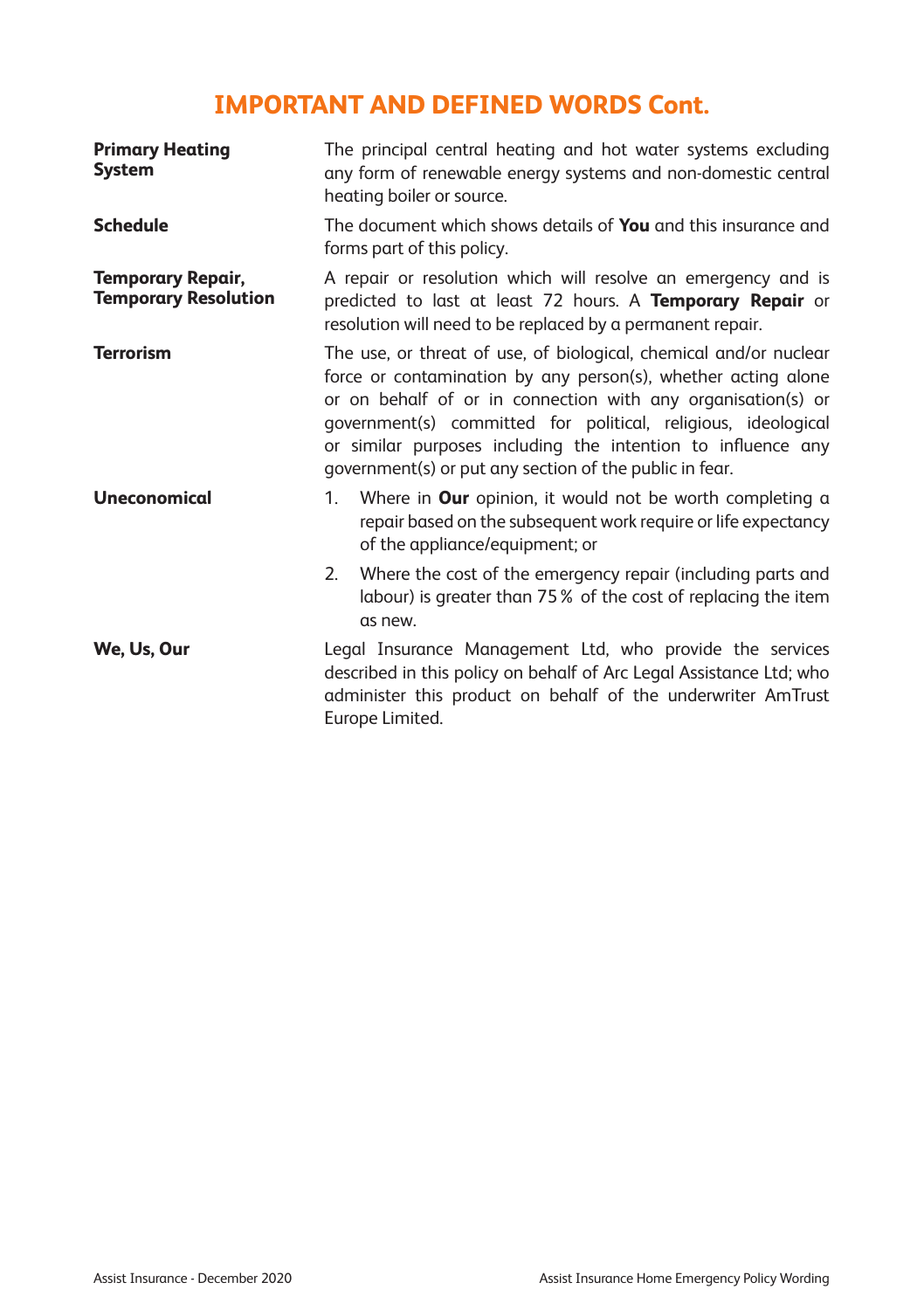### **WHAT YOU ARE COVERED FOR**

This policy provides the cover described in each section below as a result of an insured event occurring at **Your Home**.

**We** will pay up to a maximum of **£1,000** for any claim including VAT, call-out charges, labour, parts and materials.

Where it has not been possible to resolve the emergency following an accepted claim for **Emergency Repairs**, and where **Your Home** is rendered uninhabitable in the opinion of the Claims Helpline Service, if **You** ask **Us We** will arrange and pay up to a total of **£250** for reasonable overnight accommodation only costs, incurred by **You**.

| <b>Section 1 - Plumbing &amp; Drainage</b>                                                                                                                                                                                                                                                                                                                                                                                                                               |                                                                                                                                                                                                                                                                                                                                                                                                                                                                                                                                                                                                                                                                                                                                                                                                                                                                                                               |  |  |
|--------------------------------------------------------------------------------------------------------------------------------------------------------------------------------------------------------------------------------------------------------------------------------------------------------------------------------------------------------------------------------------------------------------------------------------------------------------------------|---------------------------------------------------------------------------------------------------------------------------------------------------------------------------------------------------------------------------------------------------------------------------------------------------------------------------------------------------------------------------------------------------------------------------------------------------------------------------------------------------------------------------------------------------------------------------------------------------------------------------------------------------------------------------------------------------------------------------------------------------------------------------------------------------------------------------------------------------------------------------------------------------------------|--|--|
| <b>What is covered?</b>                                                                                                                                                                                                                                                                                                                                                                                                                                                  | <b>What is excluded?</b>                                                                                                                                                                                                                                                                                                                                                                                                                                                                                                                                                                                                                                                                                                                                                                                                                                                                                      |  |  |
| <b>Emergency Repairs</b> following damage to or<br>failure of the plumbing and drainage system<br>which:<br>a. Means that internal flood or water damage<br>is a likely consequence;<br>b. Means that <b>You</b> do not have access to a<br>useable toilet within <b>Your Home</b> ; or<br>c. Causes blocked external drains that are<br>solely Your responsibility and within the<br>boundary of the <b>Home</b> , where this can be<br>resolved by jetting or rodding. | 1. The replacement of water tanks, cylinders,<br>central heating radiators, toilets, taps and<br>external pipes.<br>2. Cracked sanitaryware, including but not<br>limited to cisterns, toilet bowls, sinks and<br>haths.<br>3. Blocked toilets and/or drains where this has<br>been caused as a consequence of misuse<br>or the internal workings of the flush.<br>4. Saniflo systems or other macerator-based<br>systems.<br>5. Descaling and any work arising from hard<br>water scale deposits.<br>6. The repair of domestic and/or leisure<br>equipment that is leaking water, other<br>than from external fixed pipework.<br>7. Where there is a leak from a shower, bath<br>or sink when in use and there is another<br>means of equivalent bathing or washing at<br>the <b>Home</b> .<br>8. Where the leak can be contained providing<br><b>You</b> with enough time to arrange a repair<br>privately. |  |  |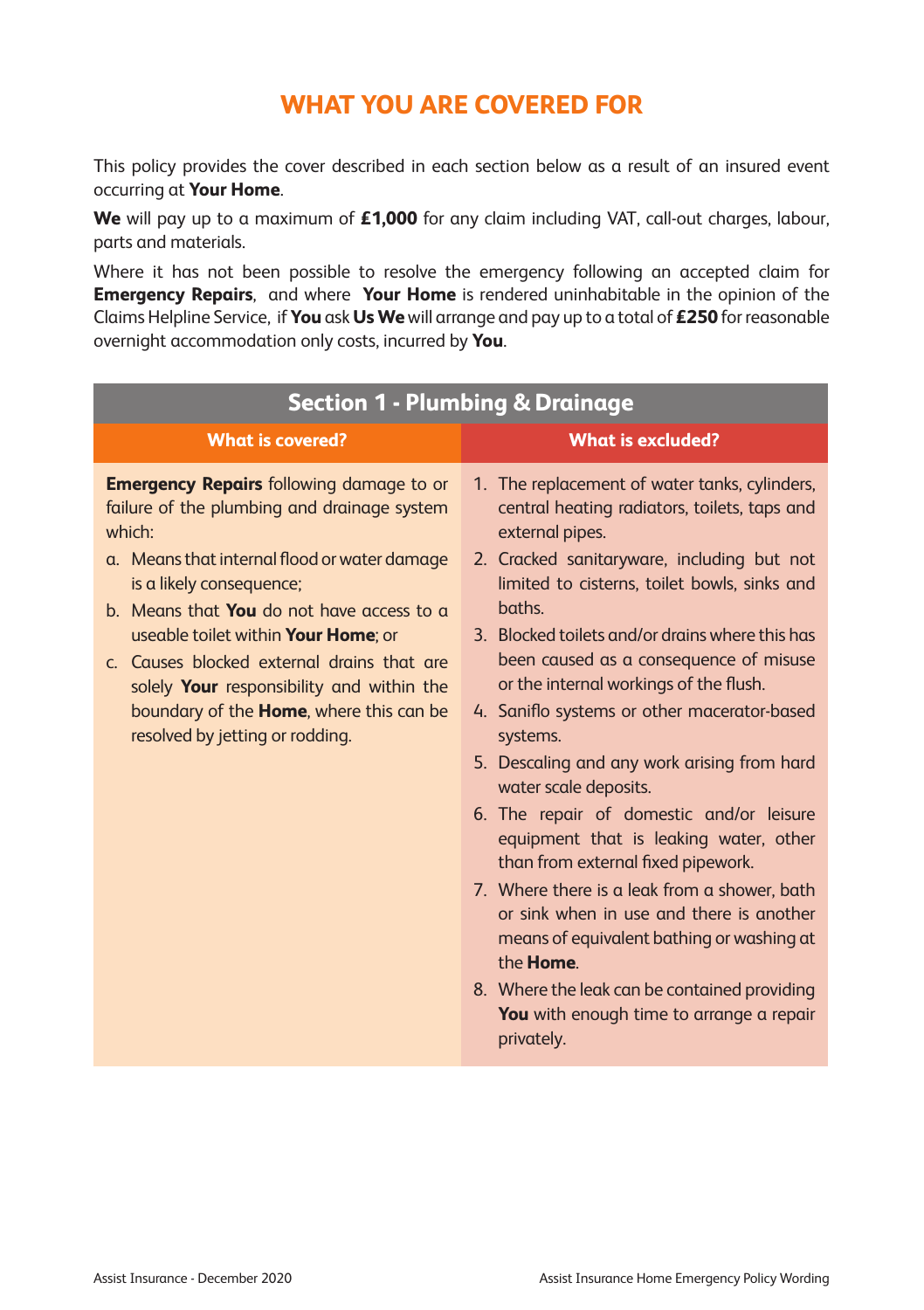### **Section 2 - Internal Electricity**

| <b>What is covered?</b>                                                                                                                                                                                                                                                                                                                      | <b>What is excluded?</b>                                                                                                                                                                                                                                                                                       |
|----------------------------------------------------------------------------------------------------------------------------------------------------------------------------------------------------------------------------------------------------------------------------------------------------------------------------------------------|----------------------------------------------------------------------------------------------------------------------------------------------------------------------------------------------------------------------------------------------------------------------------------------------------------------|
| <b>Emergency Repairs</b> following the electricity<br>failure of at least one complete circuit which<br>cannot be resolved by carefully resetting the<br>fusebox and would not be more appropriately<br>resolved by the regional network supplier.<br>Please note, during claims assessment You<br>may be asked to unplug all appliances and | 1. External lighting including security, garages<br>and outbuildings and the replacement or<br>adjustment of any light bulbs.<br>2. Electricity supply to burglar/fire alarm<br>systems, CCTV surveillance, or to swimming<br>pools, the plumbing and filtration systems<br>for swimming pools and any leisure |
| reset the circuit to rule out an appliance issue.                                                                                                                                                                                                                                                                                            | equipment.                                                                                                                                                                                                                                                                                                     |

- 3. Renewable energy systems.
- 4. Where an appliance has caused a circuit to fail or trip.

| <b>Section 3 - Primary Heating System</b>                                                                                                                                                                      |                                                                                                                                                                                                                                                                                                                                                                                                                                                                                                                                                                                                                                                                                                                                                                                                                                                                                                                                                        |  |
|----------------------------------------------------------------------------------------------------------------------------------------------------------------------------------------------------------------|--------------------------------------------------------------------------------------------------------------------------------------------------------------------------------------------------------------------------------------------------------------------------------------------------------------------------------------------------------------------------------------------------------------------------------------------------------------------------------------------------------------------------------------------------------------------------------------------------------------------------------------------------------------------------------------------------------------------------------------------------------------------------------------------------------------------------------------------------------------------------------------------------------------------------------------------------------|--|
| <b>What is covered?</b>                                                                                                                                                                                        | <b>What is excluded?</b>                                                                                                                                                                                                                                                                                                                                                                                                                                                                                                                                                                                                                                                                                                                                                                                                                                                                                                                               |  |
| <b>Emergency Repairs</b> following the complete<br>breakdown of the Primary Heating System<br>which:<br>a. Results in the complete loss of heating<br>and/or:<br>b. Results in the complete loss of hot water. | 1. Boilers that are over 15 years old or over<br>238,000 btu net input (70 Kilowatt).<br>2. Lighting of boilers, the correct operation,<br>routine adjustment of time, temperature<br>controls or the replacement of batteries.<br>3. Any form of renewable energy systems.<br>4. Powerflushing or descaling.<br>5. The replacement of water tanks, cylinders<br>and central heating radiators.<br>6. Where there is another hot water source<br>available for bathing, including but not<br>limited to an immersion heater or electric<br>shower.<br>7. Intermittent faults where this cannot be<br>identified at the time of the <b>Contractor's</b><br>attendance.<br>8. Lack of maintenance or neglect by You<br>(You may be asked to reserve funds if Your<br>boiler has not been serviced in line with the<br>manufacturer's instructions).<br>9. Where a boiler can be operated manually<br>to resolve the loss of hot water and/or<br>heating. |  |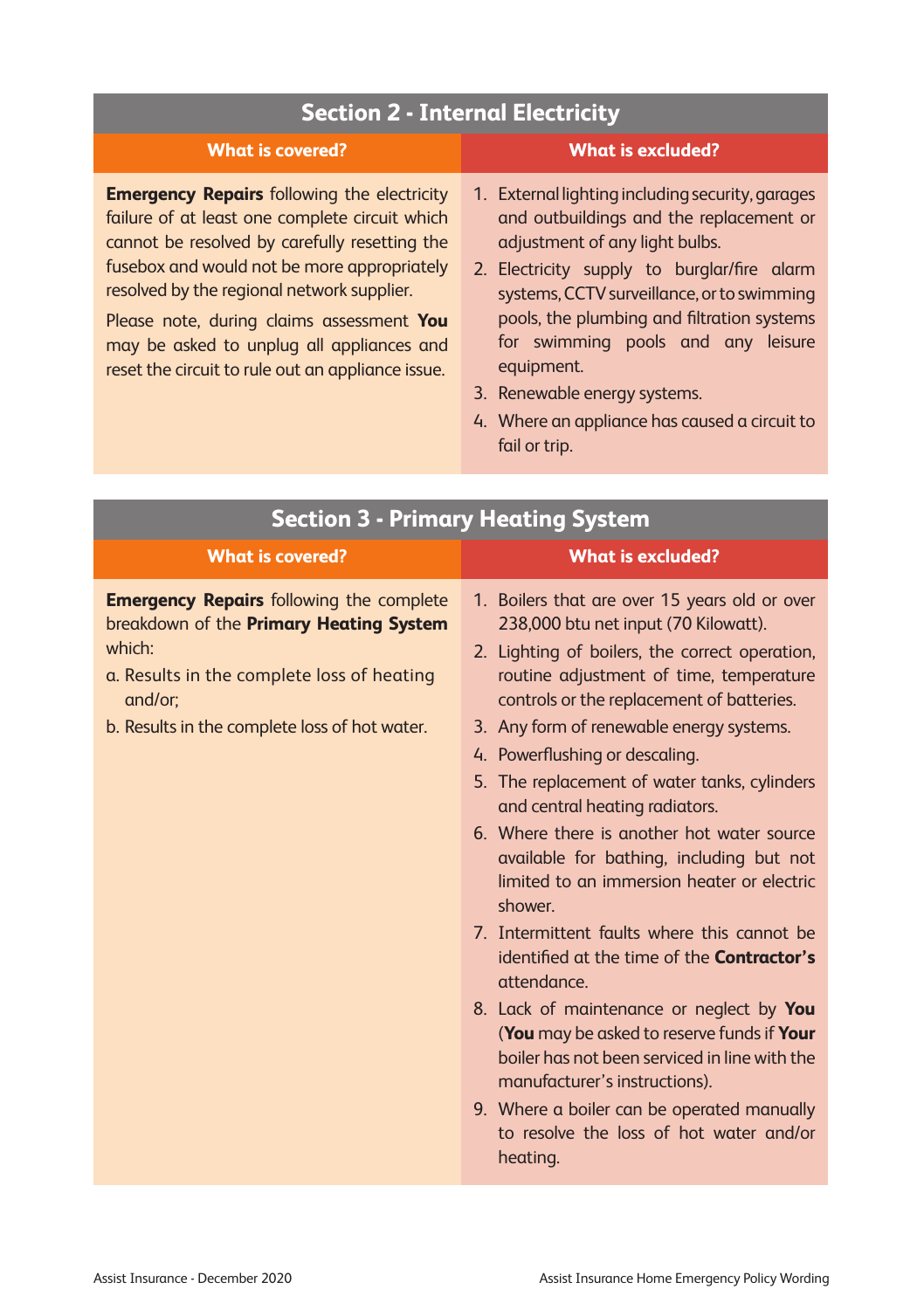| <b>Section 4 - Pests</b>                                                                                                                                                                                                                                                  |                                                                                                                                                                                                                                                                                      |  |
|---------------------------------------------------------------------------------------------------------------------------------------------------------------------------------------------------------------------------------------------------------------------------|--------------------------------------------------------------------------------------------------------------------------------------------------------------------------------------------------------------------------------------------------------------------------------------|--|
| <b>What is covered?</b>                                                                                                                                                                                                                                                   | What is excluded?                                                                                                                                                                                                                                                                    |  |
| <b>Emergency Repairs</b> following an infestation<br>as a result of the following Pests in and/<br>or attached to the <b>Home</b> and there is clear<br>evidence of the infestation.<br>a. Wasps' nests.<br>b. Hornets' nests.<br>c. Mice.<br>d. Rats.<br>e. Cockroaches. | 1. Repeat claims where <b>You</b> have failed to<br>follow previous quidance from Us or the<br><b>Contractor</b> to prevent continued or further<br>infestation.<br>2. Pest infestations where <b>You</b> have not taken<br>reasonable hygiene measures to prevent<br>contamination. |  |

| <b>Section 5 - Roofing</b>                                                                                                                                                                                                                                                                                                                                         |                                                                                                                                                                                                                                                                                                    |  |
|--------------------------------------------------------------------------------------------------------------------------------------------------------------------------------------------------------------------------------------------------------------------------------------------------------------------------------------------------------------------|----------------------------------------------------------------------------------------------------------------------------------------------------------------------------------------------------------------------------------------------------------------------------------------------------|--|
| <b>What is covered?</b>                                                                                                                                                                                                                                                                                                                                            | <b>What is excluded?</b>                                                                                                                                                                                                                                                                           |  |
| <b>Emergency Repairs</b> following missing, broken<br>or loose tiles causing internal water damage.<br>We will appoint a <b>Contractor</b> to attend when<br>it is safe for them to do so. They will complete<br>a Temporary Repair to stop the immediate<br>damage, but requests for permanent repairs<br>should be made to Your building & contents<br>provider. | 1. Damage to flat roofs over 10 years old.<br>2. Damages where the roof has not been<br>satisfactorily maintained.<br>3. Costs that should be shared proportionately<br>across all responsible parties.<br>4. Any access costs, including but not limited<br>to scaffolding and articulated lifts. |  |

| <b>Section 6 - Overnight Accommodation</b>                                                                                                                                                                                                                                                                                     |                                                                                                                                                                    |  |
|--------------------------------------------------------------------------------------------------------------------------------------------------------------------------------------------------------------------------------------------------------------------------------------------------------------------------------|--------------------------------------------------------------------------------------------------------------------------------------------------------------------|--|
| <b>What is covered?</b>                                                                                                                                                                                                                                                                                                        | <b>What is excluded?</b>                                                                                                                                           |  |
| Overnight accommodation only where it has<br>not been possible to resolve the emergency<br>following an accepted claim for <b>Emergency</b><br><b>Repairs</b> by a <b>Contractor</b> under another<br>section of the policy and the <b>Home</b> is rendered<br>uninhabitable in the opinion of the Claims<br>Helpline Service. | 1. The cost of any food and drink <b>You</b> have<br>purchased.<br>2. The cost of any parking incurred.<br>3. The cost of travel.<br>4. The cost of entertainment. |  |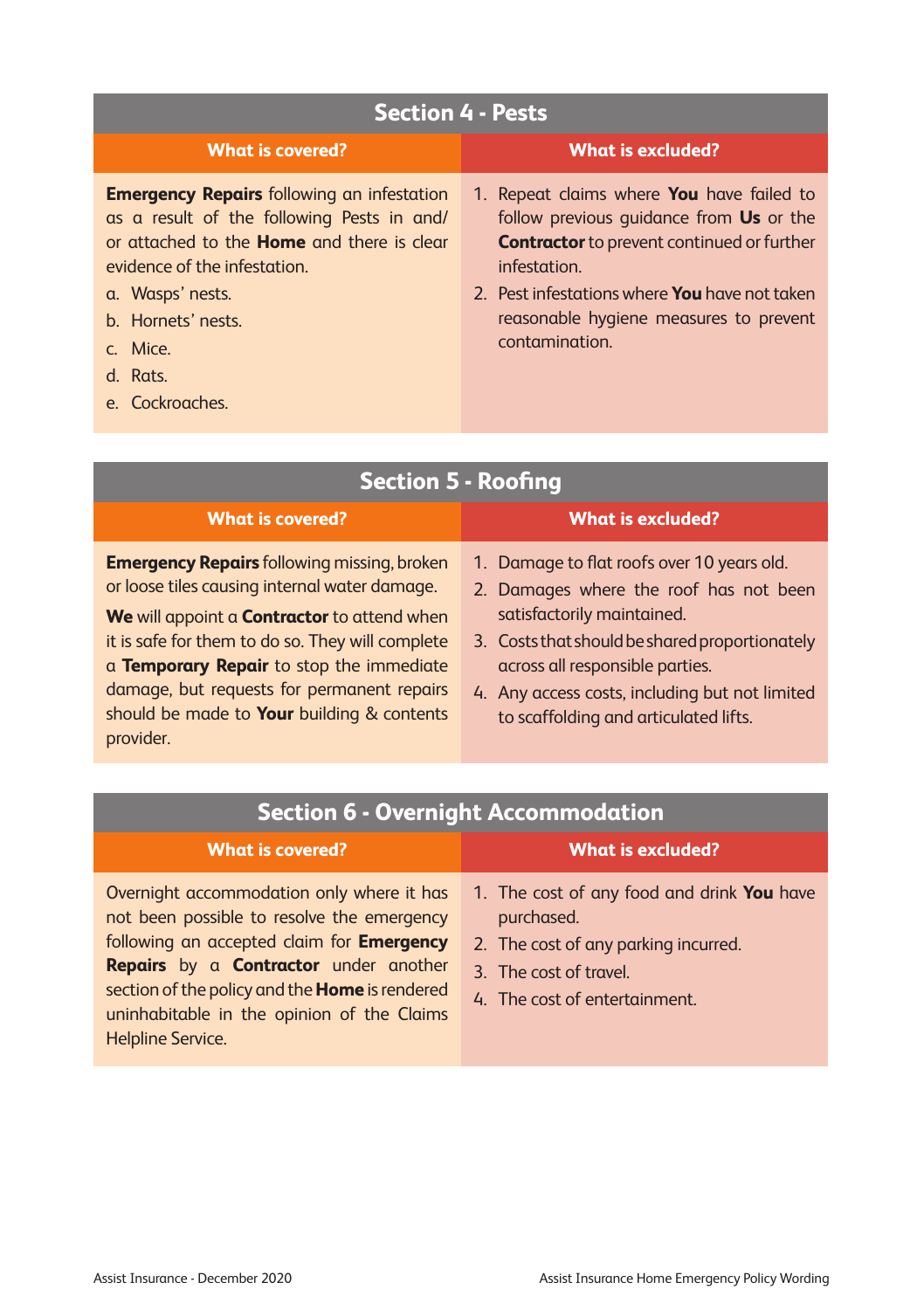### **Section 7 - Alternative Heating**

| <b>What is covered?</b>                               | <b>What is excluded?</b> |
|-------------------------------------------------------|--------------------------|
| We shall pay up to $£50$ towards the cost             |                          |
| of alternative heating sources where these            |                          |
| are deemed necessary in the event a claim             |                          |
| has occurred under Section 3. Payment is              |                          |
| subject to an original receipt and the <b>Primary</b> |                          |
| <b>Heating System</b> not being reinstated.           |                          |

### **Section 8 - Boiler Replacement Contribution**

| <b>What is covered?</b>                                                                                                                                                                                                                                                                                                                          | <b>What is excluded?</b> |
|--------------------------------------------------------------------------------------------------------------------------------------------------------------------------------------------------------------------------------------------------------------------------------------------------------------------------------------------------|--------------------------|
| We shall contribute up to £500 towards the<br>cost of a brand-new like for like replacement<br>upon production of an original receipt for<br>payment. This section will not be operative<br>unless <b>We</b> or the <b>Contractor</b> declare the<br>boiler to be <b>Uneconomical</b> to repair, following<br>an accepted claim under Section 3. |                          |

### **GENERAL EXCLUSIONS**

**We** shall not be liable for costs arising from or in connection with:

- 1. Circumstances known to **You** prior to the commencement date of this insurance.
- 2. Any system and/or equipment, including boilers and facilities, which have not been properly installed or maintained in accordance with the manufacturer's instructions.
- 3. Any claims arising from or relating to appliances.
- 4. Any system, which has been incorrectly used or modified, or has been tampered with.
- 5. General wear and tear.
- 6. Failure or damage caused by faulty or defective design of pipework, including but not limited to delamination found in pitch fibre pipe construction.
- 7. Any claim where an engineer has previously identified that remedial or maintenance work is required to prevent a future breakdown and the recommend work has not been completed.
- 8. Any system which is faulty or inadequate as a result of any inherent or recurring manufacture or design defect.
- 9. Replacement or adjustment to any decorative or cosmetic part of any equipment.
- 10. Garages, out-buildings, leisure equipment, cesspits, septic tanks, swimming pools or fuel tanks unless appropriately covered under the Pests section of this policy.
- 11. Wilful act or omission, lack of maintenance or neglect by **You**.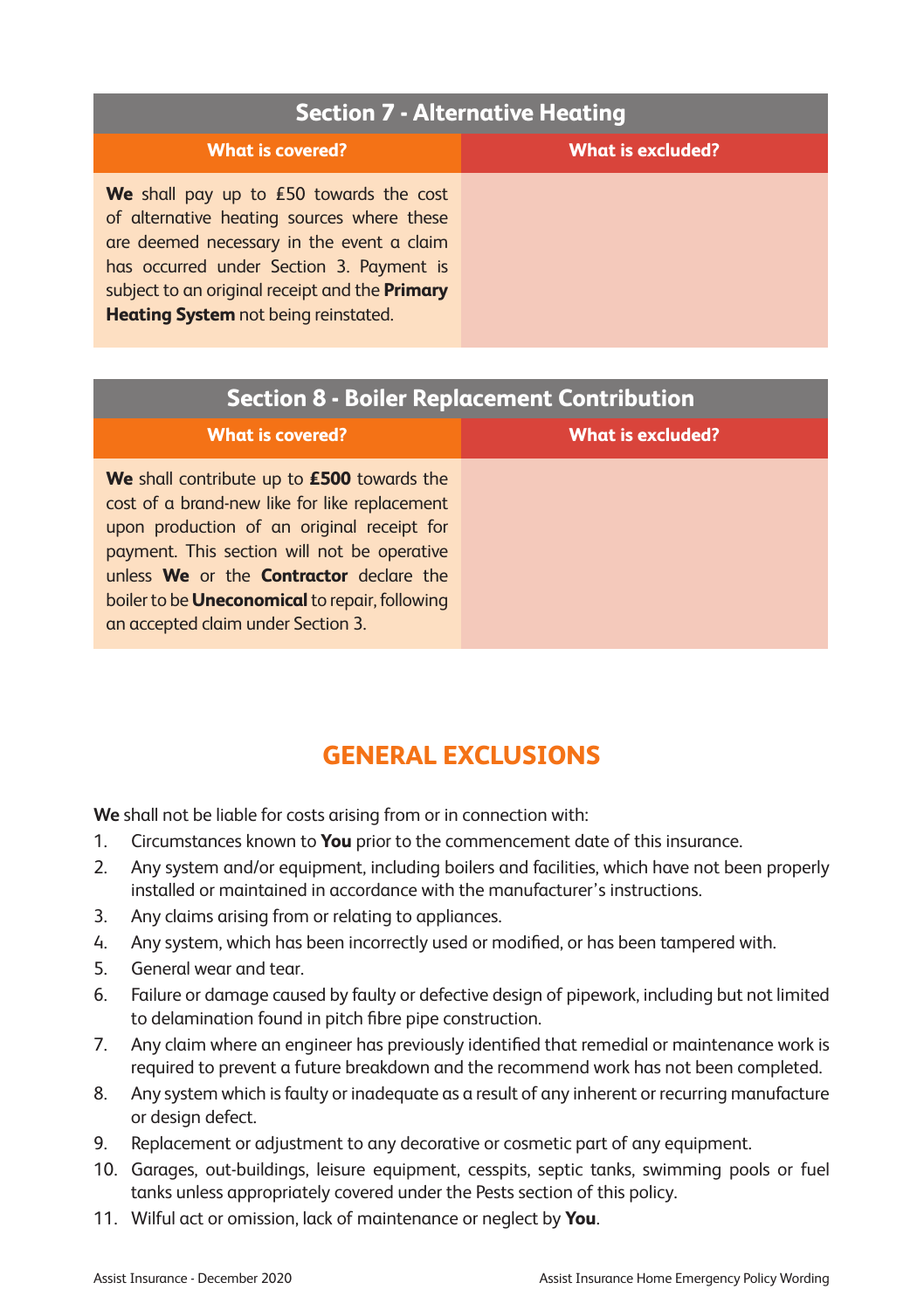### **GENERAL EXCLUSIONS**

- 12. Claims in the 7 days immediately following **Your** first occupation of the **Home** or claims in the 7 days immediately following **Your** reoccupation of the **Home** where the **Home** has been left unoccupied for 30 consecutive days or more.
- 13. Materials or labour charges covered by manufacturers, suppliers or installers guarantee or warranty.
- 14. Any other costs or damage that are directly or indirectly caused by the event that led **You Your** claim, unless specifically stated in the policy.
- 15. Claims arising within the first 48 hours from the date of commencement of this insurance unless **You** held equivalent insurance immediately prior to the commencement of this policy.
- 16. Claims under Section 8 arising within the first 30 days from the date of commencement of this insurance unless **You** held equivalent insurance immediately prior to the commencement of this policy.
- 17. Any costs that would be more appropriately recovered under any other insurance.
- 18. Circumstances which are not sudden or unforeseen.
- 19. Circumstances where **We** have gone beyond **Your** insurance policy's **Claim Limit** or policy cover.
- 20. Claims where **Our Contractor** has advised there is no **Emergency Repair** available.
- 21. Any direct or indirect liability, loss or damage caused:
	- a) to equipment because it fails correctly to recognise data representing a date in a way that it does not work properly or at all; or
	- b) by computer viruses.
- 22. Any claim or expense of any kind caused directly or indirectly by:
	- a) ionising radiation or radioactive contamination from any nuclear fuel or waste which results from the burning or nuclear fuel; or
	- b) the radioactive, toxic, explosive or other dangerous properties of nuclear machinery or any part of it.
- 23. Any loss or damage caused by any sort of war, invasion or revolution.
- 24. Any loss or damage caused by pressure waves caused by aircraft or other flying objects moving at or above the speed of sound.
- 25. Any loss, damage, liability, cost or expense of any kind directly or indirectly caused by, resulting from or in connection with any act of **Terrorism**.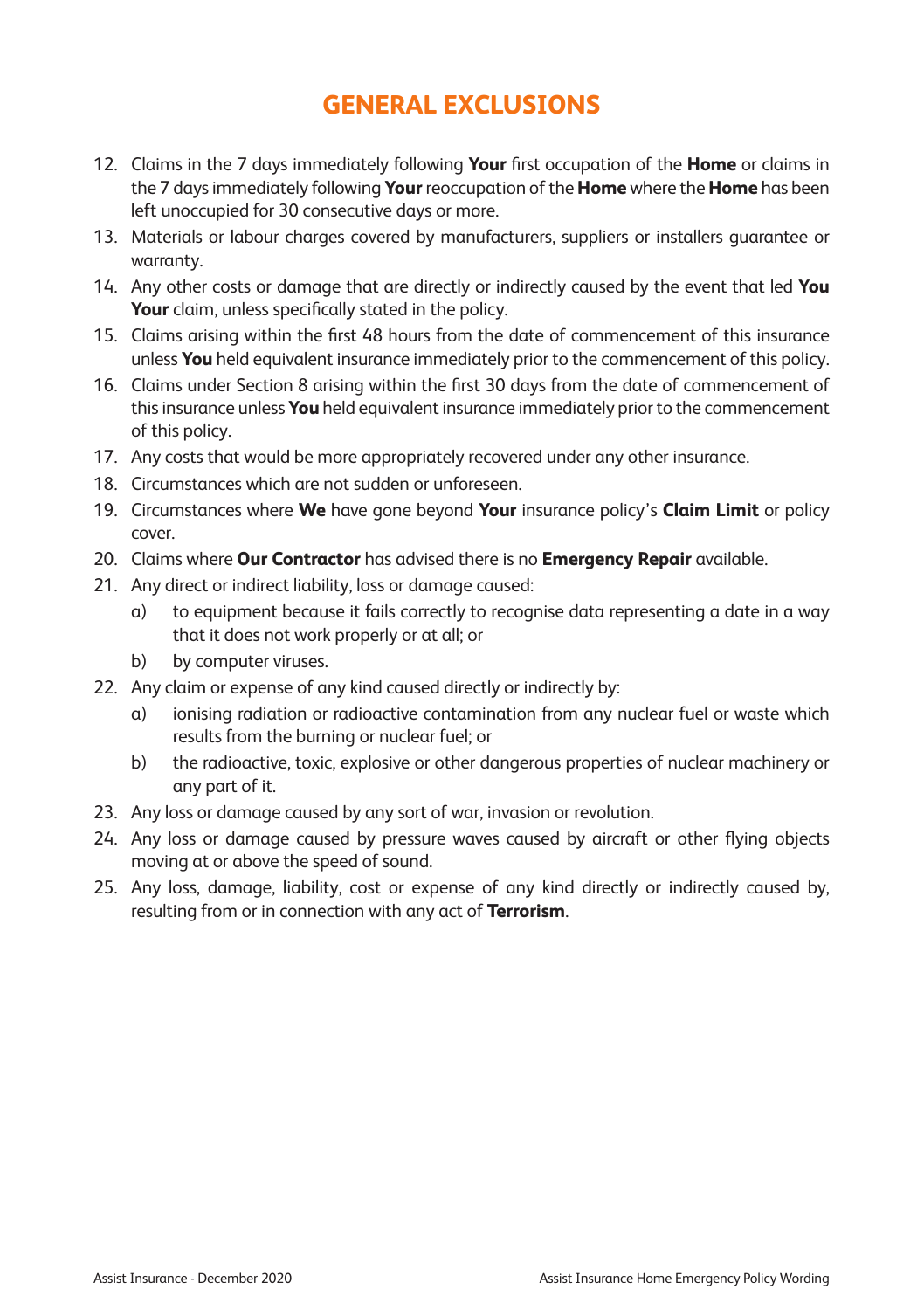### **GENERAL CONDITIONS**

### **Consumer Insurance Act**

**You** are required by the provisions of the Consumer Insurance (Disclosure and Representations) Act 2012 to take care to:

- a) supply accurate and complete answers to all the questions **We** or the administrator may ask as part of **Your** application for cover under the policy;
- b) to make sure that all information supplied as part of **Your** application for cover is true and correct;
- c) tell **Us** of any changes to the answers **You** have given as soon as possible.

**You** must take reasonable care to provide complete and accurate answers to the questions **We** ask when **you** take out, make changes to and renew **Your** policy. If any information **You** provide is not complete and accurate, this may mean **Your** policy is invalid and that it does not operate in the event of a claim or **We** may not pay any claim in full.

### **Claims**

To ensure an accurate record **Your** telephone conversation may be recorded.

All requests for assistance must be made to the Claims Helpline Service and not to the **Contractors** direct otherwise the work will not be covered.

Provided that the **Emergency Repairs** is not precluded by adverse weather conditions, industrial disputes (official or otherwise), failure of the public transport system, including the road and railway network and repairs thereto, and any other circumstances preventing access to the **home** or otherwise making the provision of the **Emergency Repairs** impossible.

There may be times when replacement parts are unavailable, delayed or are no longer available because of circumstances beyond **Our** control. In the event of this occurring **We** will ensure that **Your Home** is safe and if required the **Contractor** will provide **You** with a quotation for a suitable repair.

Please note that if **You** should engage the services of a **Contractor** prior to making contact with the Claims Helpline Service any costs that **You** incur are not covered by this insurance.

Major emergencies which could result in serious damage or damage to life or limb should be immediately advised to the supply company and/or the public emergency services. Gas leaks must be immediately notified to the local gas company.

### **Observance**

**Our** liability to make any payment under this policy will be conditional on **You** complying with the terms and conditions of this insurance.

### **Recovery of Costs**

**We** may take proceedings at **Our** own expense in **Your** name to recover any sums paid under this insurance.

#### **Fraudulent or Exaggerated Claims**

**You** must not act in a fraudulent way. If **You** or anyone acting for **You**:

- fails to reveal or hides a fact likely to influence whether **We** accept **Your** proposal, **Your**  renewal, or any adjustment to **Your** policy;
- fails to reveal or hides a fact likely to influence the cover **We** provide;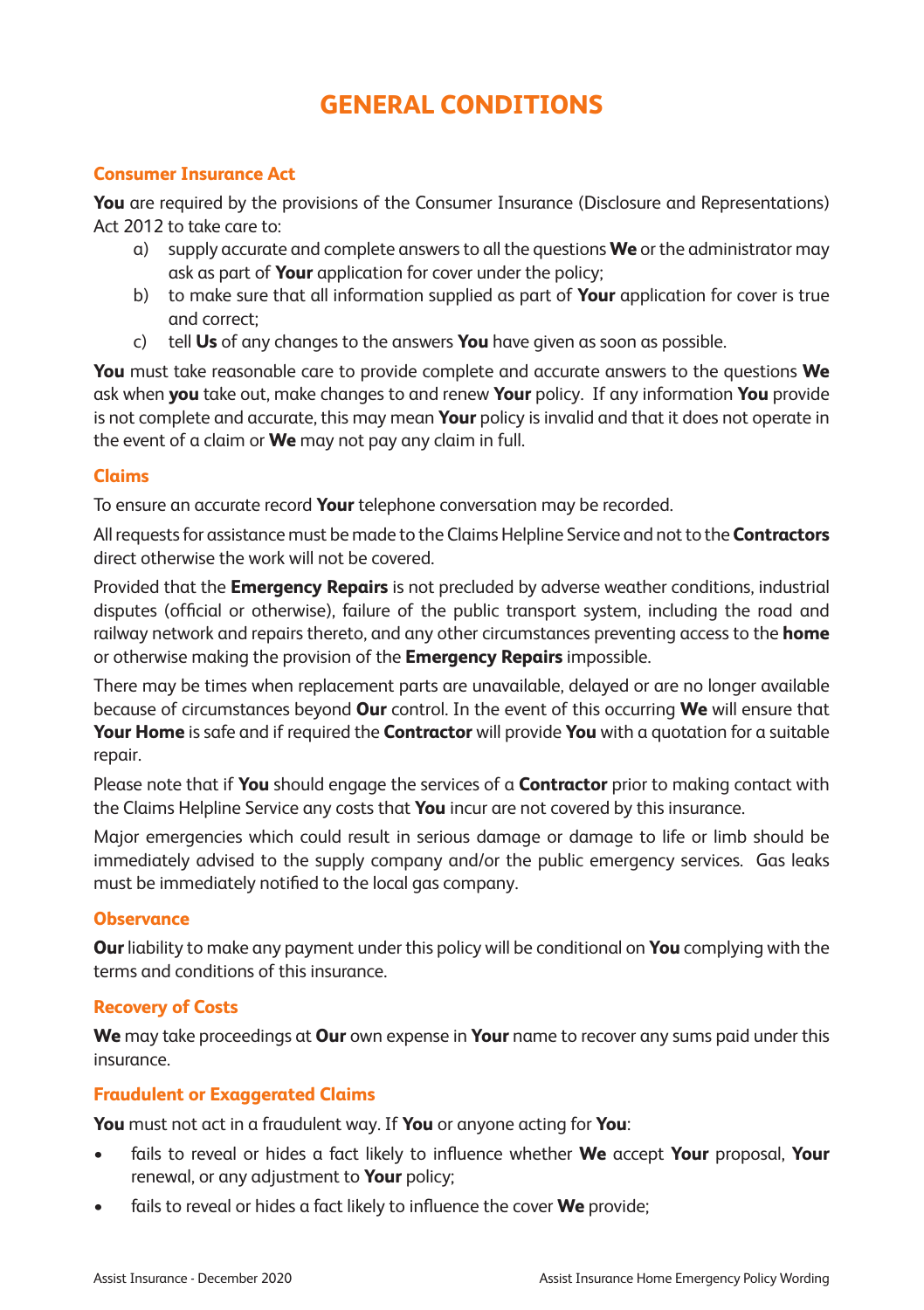- makes a statement to **Us** or anyone acting on **Our** behalf, knowing the statement to be false;
- sends **Us** or anyone acting on **Our** behalf a document, knowing the document to be forged or false;
- makes a claim under the policy, knowing the claim to be false or fraudulent in any way; or
- makes a claim for any loss or damage **You** caused deliberately or with **Your** knowledge.

If **Your** claim is in any way dishonest or exaggerated, **We** will not pay any benefit under this policy or return any premium to **You** and **We** may cancel **Your** policy immediately and backdate the cancellation to the date of the fraudulent claim. **We** may also take legal action against **You** and inform the appropriate authorities.

### **AmTrust Europe Limited and Arc Legal Assistance Privacy and Data Protection Notice**

### **1. Data Protection**

Arc Legal Assistance are committed to protecting and respecting **Your** privacy in accordance with the current **Data Protection Legislation** ("Legislation"). Below is a summary of the main ways in which **We** process **Your** personal data, for more information please visit www.arclegal.co.uk

### **2. How We Use Your Personal Data and Who We Share it With**

**We** may use the personal data **We** hold about **You** for the purposes of providing insurance, handling claims and any other related purposes (this may include underwriting decisions made via automated means), research or statistical purposes. **We** will also use **Your** data to safeguard against fraud and money laundering and to meet **Our** general legal or regulatory obligations.

#### **3. Sensitive Personal Data**

Some of the personal information, such as information relating to health or criminal convictions, may be required by **Us** for the specific purposes of underwriting or as part of the claims handling process. The provision of such data is conditional for **Us** to be able to provide insurance or manage a claim. Such data will only be used for the specific purposes set out in **Our** Privacy Statement, which is available to view on the website address detailed above.

### **4. Disclosure of Your Personal Data**

**We** may disclose **Your** personal data to third parties involved in providing products or services to **Us**, or to service providers who perform services on **Our** behalf. These may include, where necessary, affinity partners, brokers, agents, third party administrators, reinsurers, other insurance intermediaries, insurance reference bureaus, credit agencies, medical service providers, fraud detection agencies, loss adjusters, external law firms, external auditors and accountants, regulatory authorities, and as may be required by law.

#### **5. Your Rights**

**You** have the right to ask **Us** not to process **Your** data for marketing purposes, to see a copy of the personal information **We** hold about **You**, to have **Your** data deleted (subject to certain exemptions), to have any inaccurate or misleading data corrected or deleted, to ask **Us** to provide a copy of **Your** data to any controller and to lodge a complaint with the local data protection authority.

### **6. Retention**

**Your** data will not be retained for longer than is necessary, and will be managed in accordance with **Our** data retention policy. In most cases the retention period will be for a period of seven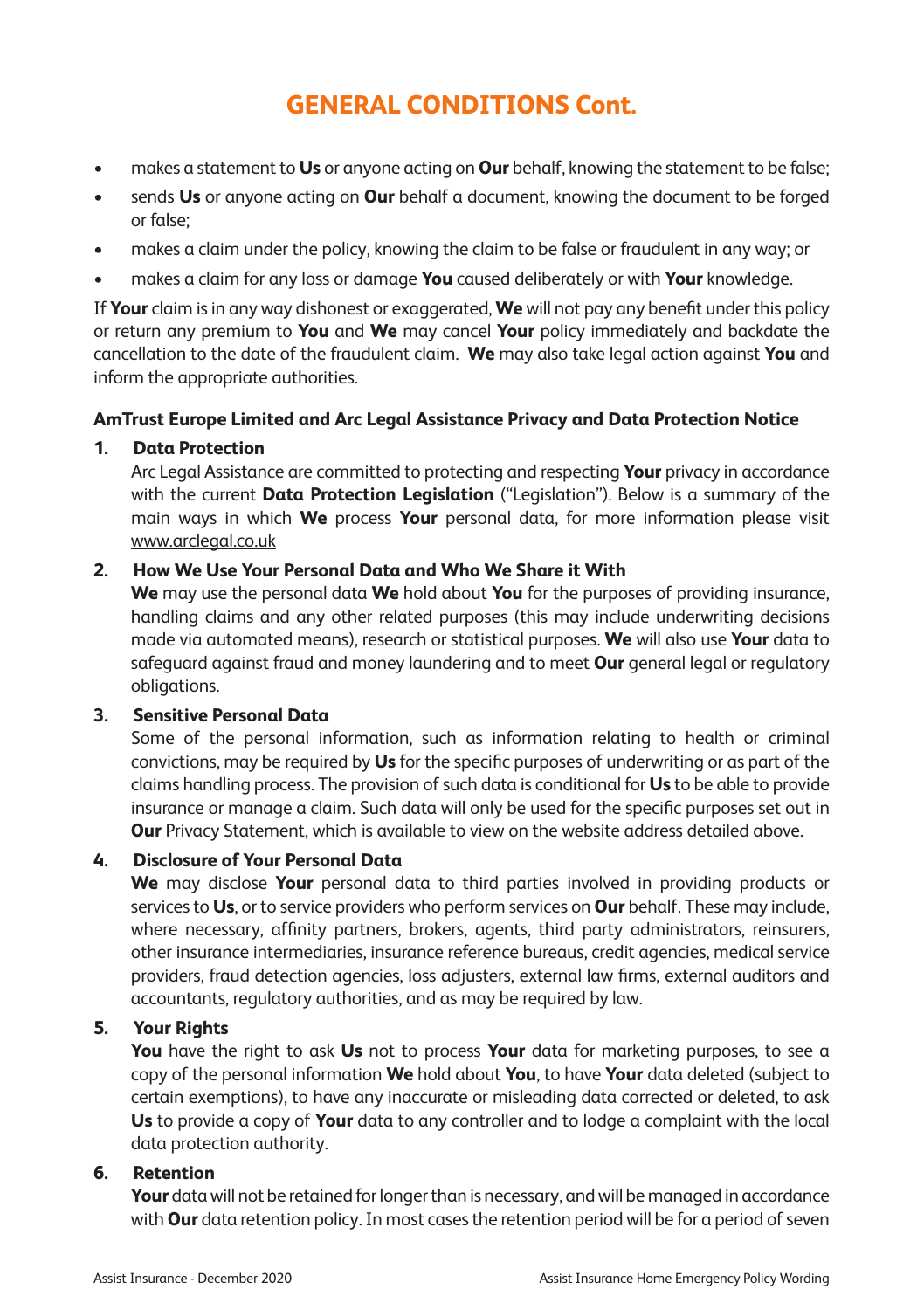(7) years following the expiry of the insurance contract, or **Our** business relationship with **You**, unless **We** are required to retain the data for a longer period due to business, legal or regulatory requirements.

If **You** have any questions concerning **Our** use of **Your** personal data, please contact **The Data Protection Officer, please see website for full address details**.

### **Legal Insurance Management Ltd Customer Privacy Notice**

Legal Insurance Management Ltd (LIM) needs to collect and store personal data about its clients, insurance claims, suppliers and other users of LIM's facilities to allow it to maintain its core operations and meet its customers' requirements effectively. The provision of this personal data is necessary for LIM to administer **Your** insurance policy and meet **Our** contractual requirements under the policy.

It is important to LIM that **You** are clear on what information **We** collect and why **We** collect it. **You** can withdraw **Your** consent at any point by notifying LIM, however if **You** have an on-going claim this may affect continued cover under **Your** policy. Should **Your** data need updating, this can also be done at any point by contacting LIM.

To view **Our** full privacy notice, **You** can go to https://www.legalim.co.uk/policyholder-privacynotice or request a copy by emailing **Us** at dataprotection@legalim.co.uk. Alternatively, **You** can write to **Us** at: Data Protection, Legal Insurance Management Ltd, 1 Hagley Court North, Brierley Hill, West Midlands, DY5 1XF.

### **Contracts (Rights of Third Parties) Act 1999**

Unless expressly stated nothing in this insurance contract will create rights pursuant to the Contracts (Rights of Third Parties) Act 1999 in favour of anyone other than the parties to the insurance contract.

#### **Notices**

Any letter or notice concerning this insurance will be properly issued if it is sent to the last known address of the person intended to receive it.

#### **Due Care**

**You** must take due care to maintain the **Home** and its equipment in good order and take all necessary precautions to prevent loss, damage or the unnecessary accrual of costs.

Where a **Temporary Resolution Or Repair** has been carried out, the onus will be upon **You** to carry out repairs or work to permanently resolve the reason for the emergency occurring. Should **You** fail to carry out the permanent repair a **Contractor** will not be appointed to undertake any further **Emergency Repairs**.

#### **Cancellation**

If **You** decide that for any reason, this policy does not meet **Your** insurance needs then please return it to **Your** agent within 14 days from the day of purchase or the day on which **You** receive Your policy documentation, whichever is the later. On the condition that no claims have been made or are pending, **We** will then refund **Your** premium in full.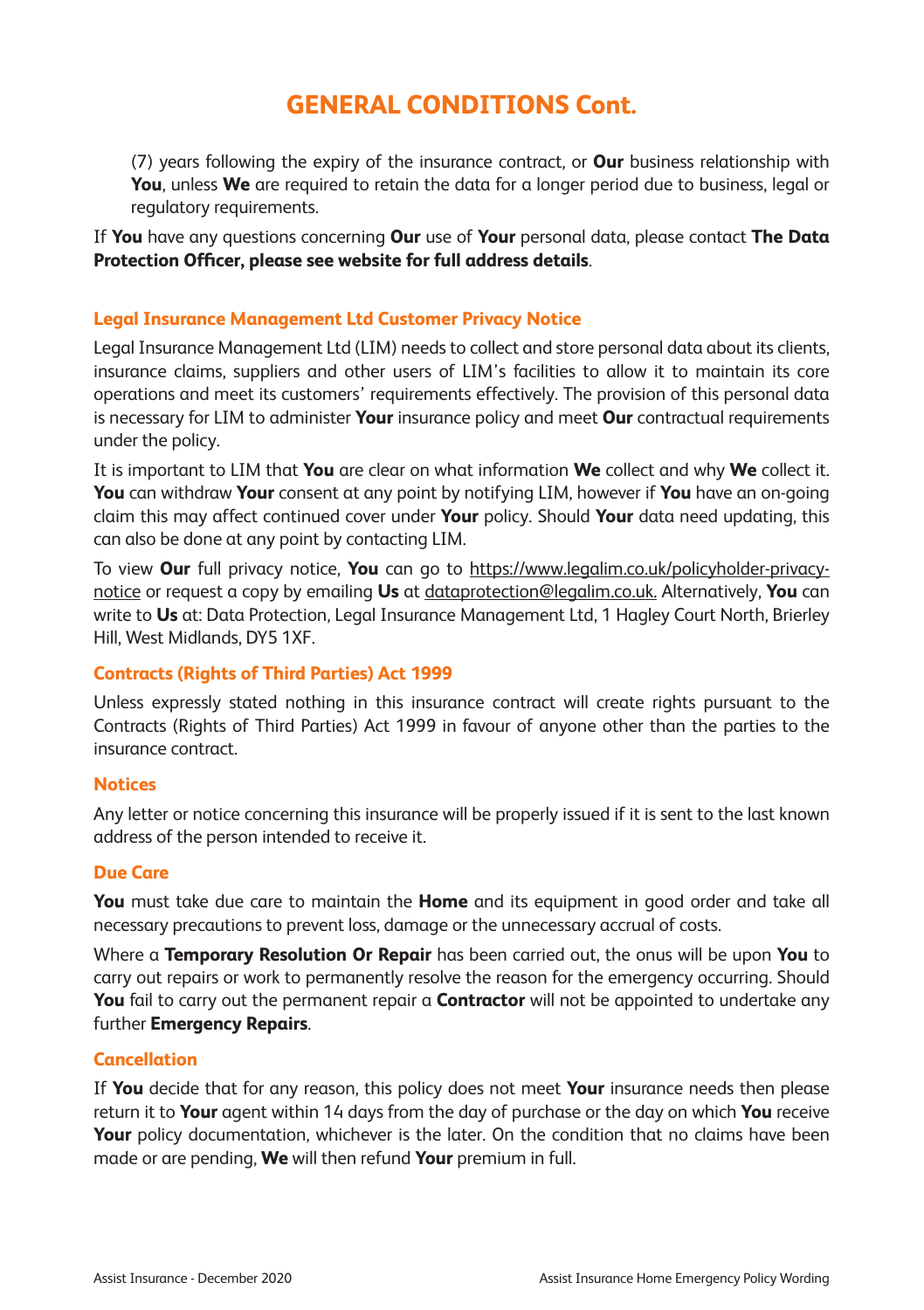Thereafter **You** may cancel the insurance cover at any time by informing **Your** agent. A refund will be issued on a pro rata basis.

**We** shall not be bound to accept renewal of any insurance and may at any time cancel any insurance document by giving 14 days' notice in writing where there is a valid reason for doing so. A cancellation letter will be sent to **You** at **Your** last known address. Valid reasons may include but are not limited to:

- a) Where **We** reasonably suspect fraud;
- b) Non-payment of premium;
- c) Threatening and abusive behaviour;
- d) Non-compliance with policy terms and conditions;
- e) **You** have not taken reasonable care to provide complete and accurate answers to the questions **We** ask.

Where **Our** investigations provide evidence of fraud or a serious non-disclosure, **We** may cancel the policy immediately and backdate the cancellation to the date of the fraud or the date when **You** provided **Us** with incomplete or inaccurate information, which may result in **Your** policy being cancelled from the date **You** originally took it out.

If **We** cancel the policy and/or any additional covers **You** will receive a refund of any premiums **You** have paid for the cancelled cover, less a proportionate deduction for the time **we** have provided cover, unless the reason for cancellation is fraud and/or **We** are entitled to keep the premium under the Consumer Insurances (Disclosure and Representations) Act 2012.

### **Claims Helpline Service**

All potential claims must be reported initially to the Claims Helpline Service for advice and support.

Emergency Claims Helpline Number: **01384 884040**

Calls to the helpline will be charged at **Your** standard rates.

**We** will not accept responsibility if the Helpline services fail for reasons beyond **Our** control.

#### **Law**

This policy shall be governed by and construed in accordance with the Law of England and Wales unless the **Insured Person's** habitual residence (in the case of an individual) or central administration and/or place of establishment is located in Scotland in which case the law of Scotland shall apply.

#### **Complaints Procedure**

**Write to us:-**

In the event of a complaint arising under this insurance, **You** should complain to the appropriate party. Please ensure **Your** policy number is quoted in all correspondence to assist a quick and efficient response.

#### **For Complaints Regarding The Sale Of The Policy:**

| <b>Write to us:-</b>          |               |                                 |
|-------------------------------|---------------|---------------------------------|
| <b>Address</b>                | Telephone No. | Email:                          |
| Assist Insurance Services Ltd | 01604 746 787 | enquiries@assistinsurance.co.uk |
| Royal House, Queenswood,      |               |                                 |
| Newport Pagnell Road West,    |               |                                 |
| Northampton, NN4 7JJ          |               |                                 |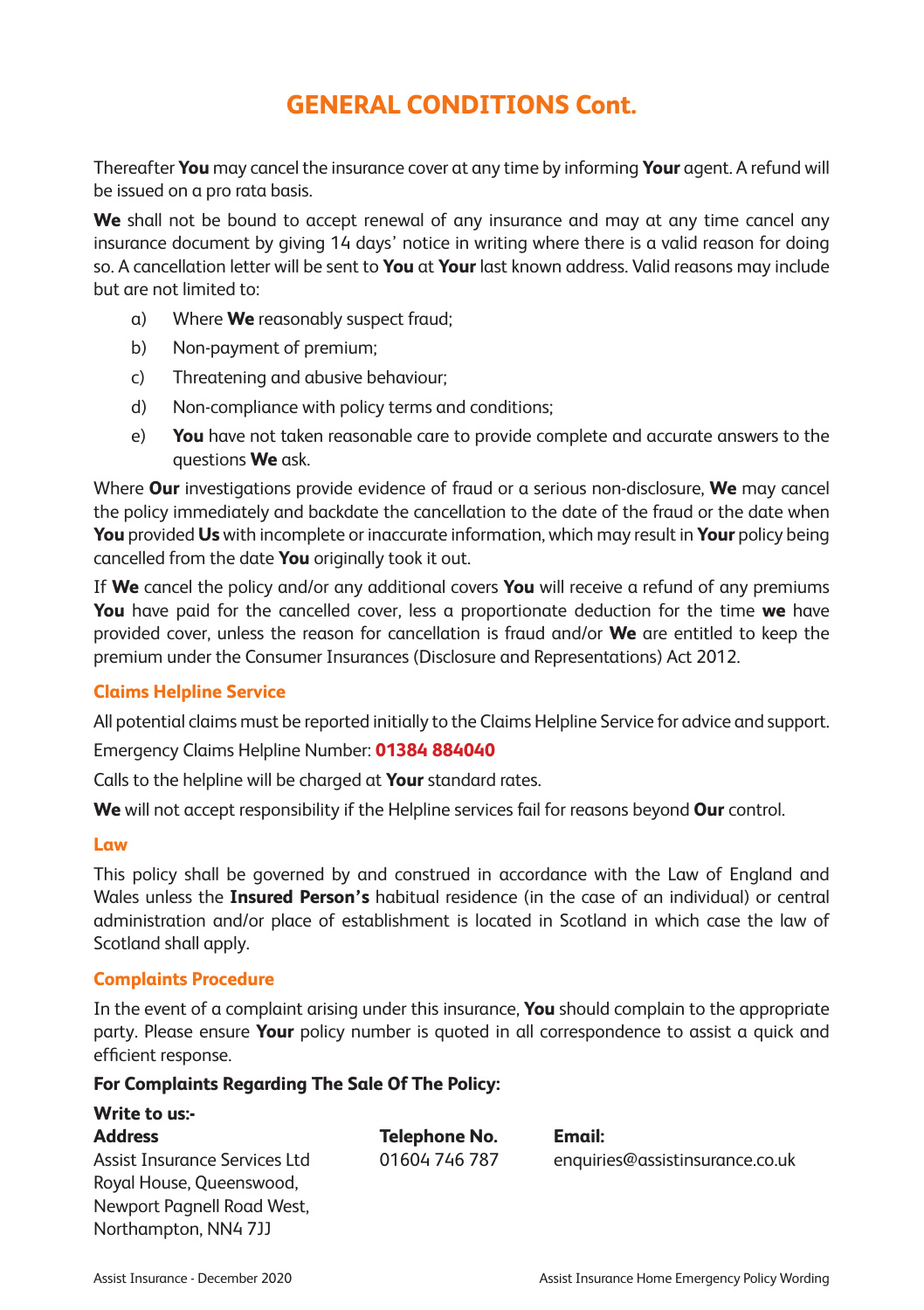### **For Complaints Regarding A Claim:**

## **Write to us:-**

1 Hagley Court North The Waterfront Brierley Hill West Midlands, DY5 1XF

**Address Telephone No. Email:**

LIMemergency 01384 884080 claims@limemergency.co.uk

Please ensure **Your** policy number is quoted in all correspondence to assist a quick and efficient response.

If it is not possible to reach an agreement, **You** have the right to make an appeal to the Financial Ombudsman Service. This may also apply if **You** are insured in a business capacity. **You** may contact the Financial Ombudsman Service at:

### **The Financial Ombudsman Service Contact Details Are: -**

**Address Telephone No. Email:** Financial Ombudsman Service 0300 123 9 123 complaint.info@financial-ombudsman.org.uk Exchange Tower London E14 9SR

The above complaints procedure is in addition to **Your** statutory rights as a consumer. For further information about **Your** statutory rights contact **Your** local authority Trading Standards Service or Citizens Advice Bureau.

### **Compensation Scheme**

AmTrust Europe Limited is a member of the Financial Services Compensation Scheme (FSCS). This provides compensation in case any member goes out of business or into liquidation and is unable to meet any valid claims against its policies. **You** may be entitled to compensation if **We** cannot meet **Our** obligations, depending on the circumstances of the claim. Further information about the compensation scheme can be obtained from the FSCS.

#### **Authorisation**

Legal Insurance Management Ltd (LIM) is authorised and regulated by the Financial Conduct Authority. Registration Number 552983. This can be checked on the Financial Services Register by visiting the website www.fca.org.uk/register or by contacting the Financial Conduct Authority on 0800 111 6768.

Arc Legal Assistance Ltd is authorised and regulated by the Financial Conduct Authority. Arc Legal's Firm Reference Number is 305958. This can be checked on the Financial Services Register by visiting the website www.fca.org.uk/register or by contacting the Financial Conduct Authority on 0800 111 6768.

This policy is underwritten by AmTrust Europe Limited, Registered Office: 10th Floor Market Square House, St James's Street, Nottingham, NG1 6FG, Registered Number: 1229676. AmTrust Europe Limited is authorised by the Prudential Regulation Authority and regulated by the Financial Conduct Authority and Prudential Regulation Authority, financial services number: 202189. These details can be checked on the Financial Services Register at www.fca.org.uk.